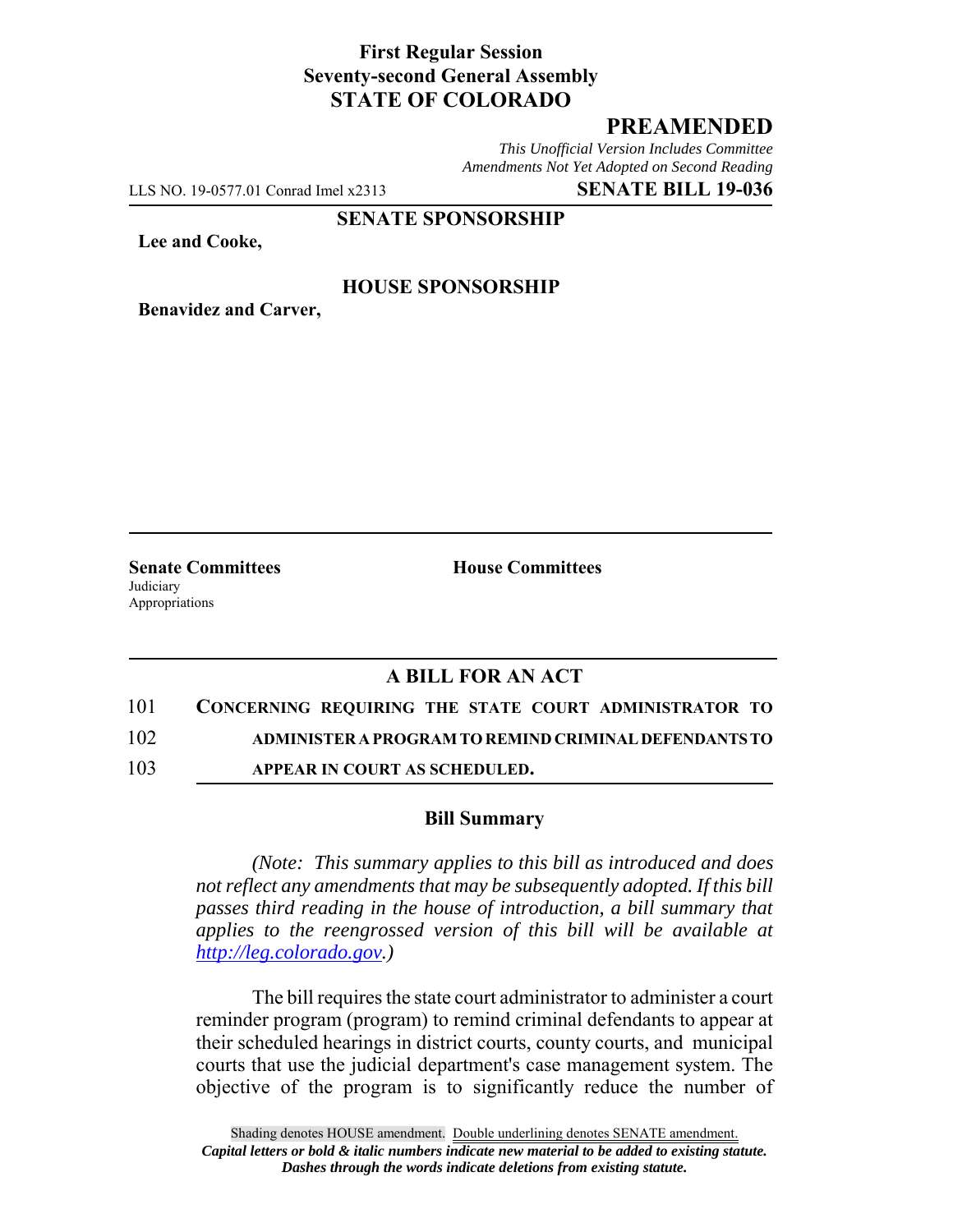defendants who are committed to the custody of a county jail solely as a result of their failure to appear in court. The judicial department is required to include information about the program in its annual report to the general assembly.

1 *Be it enacted by the General Assembly of the State of Colorado:* 2 **SECTION 1.** In Colorado Revised Statutes, 13-3-101, **amend** (1); 3 and **add** (11) as follows: 4 **13-3-101. State court administrator - definition - repeal.** 5 (1) There is created, pursuant to section 5 (3) of article VI of the state 6 constitution, the position of state court administrator, who shall be IS 7 appointed by the justices of the supreme court at such compensation as 8 shall be IS determined by them. The state court administrator is 9 responsible to the supreme court, and IN ADDITION TO THE DUTIES 10 DESCRIBED WITHIN THIS SECTION, THE STATE COURT ADMINISTRATOR shall 11 perform such THE duties as assigned to him OR HER by the chief justice 12 and the supreme court. 13 (11) (a) (I) ON AND AFTER JANUARY 1, 2020, THE STATE COURT 14 ADMINISTRATOR SHALL ADMINISTER A COURT REMINDER PROGRAM IN AT 15 LEAST FOUR JUDICIAL DISTRICT COURTS TO REMIND CRIMINAL 16 DEFENDANTS AND JUVENILE PARTICIPANTS TO APPEAR AT EACH OF THEIR 17 SCHEDULED \_COURT APPEARANCES AND TO PROVIDE REMINDERS ABOUT 18 AN UNPLANNED COURT CLOSURE. THE OBJECTIVE OF SUCH REMINDERS IS 19 TO SIGNIFICANTLY REDUCE THE NUMBER OF CRIMINAL DEFENDANTS AND 20 JUVENILE PARTICIPANTS WHO ARE TAKEN INTO CUSTODY SOLELY AS A 21 RESULT OF THEIR FAILURE TO APPEAR IN COURT. NO LATER THAN JULY 1, 22 2020, THE PROGRAM MUST BE ADMINISTERED IN EVERY ELIGIBLE COURT, 23 AS DEFINED IN SUBSECTION (11)(h) OF THIS SECTION, IN THE STATE.

-2- 036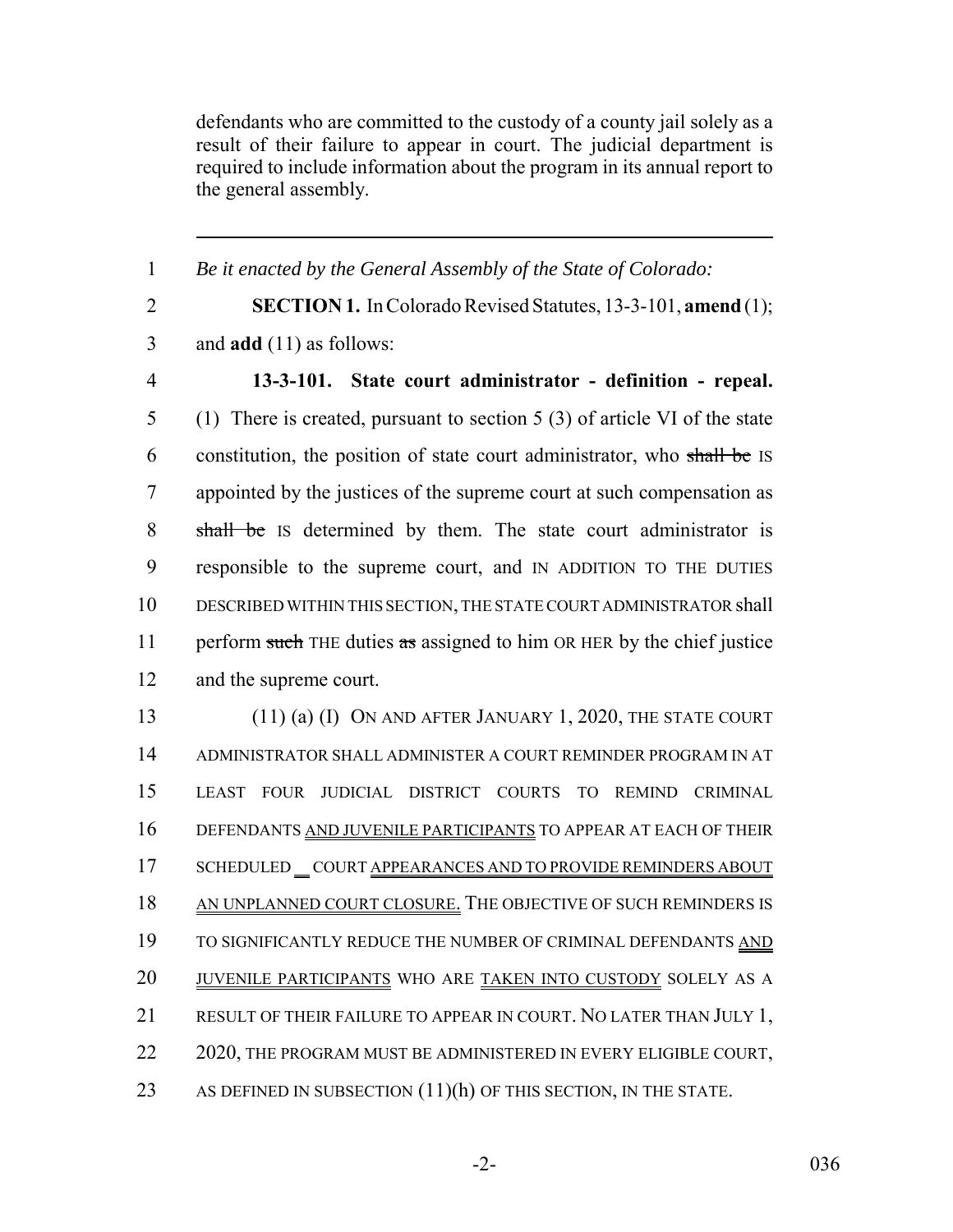(II) THE STATE COURT ADMINISTRATOR SHALL ISSUE A REQUEST FOR PROPOSAL TO CHOOSE A THIRD-PARTY VENDOR TO DEVELOP AND OPERATE THE COURT REMINDER PROGRAM. AT THE CONCLUSION OF THE REQUEST FOR PROPOSAL PROCESS, THE STATE COURT ADMINISTRATOR MAY CHOOSE TO DEVELOP AND OPERATE THE PROGRAM WITHOUT UTILIZING A THIRD-PARTY VENDOR.

 (III) A PHONE NUMBER COLLECTED FOR THE EXPRESS PURPOSE OF ADMINISTERING THE COURT REMINDER PROGRAM PURSUANT TO THIS SECTION MUST BE KEPT SEPARATE FROM OTHER IDENTIFYING INFORMATION. SUCH PHONE NUMBER MUST ONLY BE USED TO ACHIEVE THE STATUTORY OBJECTIVE OF THE PROGRAM AS DESCRIBED IN 12 SUBSECTION (11)(a)(I) OF THIS SECTION AND MUST NOT BE USED OR 13 SHARED BY THE JUDICIAL DEPARTMENT FOR ANY OTHER PURPOSE.

 (b) IN ADMINISTERING THE PROGRAM, THE STATE COURT ADMINISTRATOR SHALL PRIORITIZE THE USE OF TEXT MESSAGES TO REMIND CRIMINAL DEFENDANTS AND JUVENILE PARTICIPANTS WHO HAVE AGREED TO RECEIVE TEXT MESSAGES AND HAVE THE CAPACITY TO RECEIVE TEXT MESSAGES AT THE MOBILE TELEPHONE NUMBER PROVIDED. THE PROGRAM MUST USE TEXT MESSAGES UNLESS AND UNTIL A MORE EFFECTIVE TECHNOLOGICAL MEANS OF REMINDING DEFENDANTS AND JUVENILE PARTICIPANTS BECOMES AVAILABLE. IN ADDITION, OR WHEN A DEFENDANT OR JUVENILE PARTICIPANT IS UNABLE TO RECEIVE TEXT MESSAGES, THE STATE COURT ADMINISTRATOR, AT HIS OR HER DISCRETION, MAY ALSO USE OTHER COMMUNICATION METHODS, INCLUDING TELEPHONE, E-MAIL, OR OTHER INTERNET-BASED TECHNOLOGY TO REMIND DEFENDANTS AND JUVENILE PARTICIPANTS OF COURT DATES AND UNPLANNED COURT CLOSURES.

-3- 036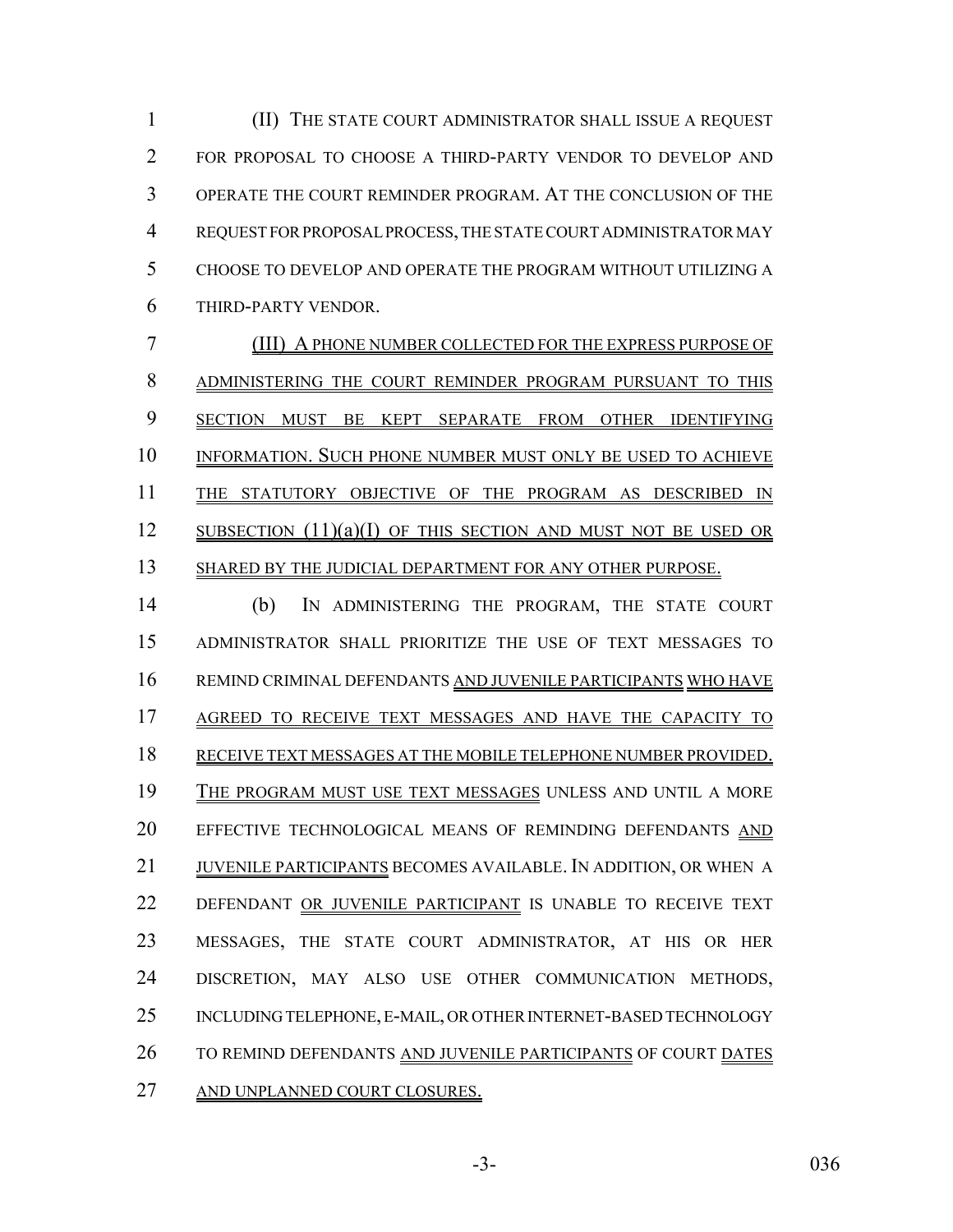(c) THE PROGRAM MUST:

 (I) PROVIDE AT LEAST TWO TEXT MESSAGE REMINDERS FOR ALL COURT APPEARANCES FOR CRIMINAL DEFENDANTS AND JUVENILE PARTICIPANTS IN AN ELIGIBLE COURT WITH THE CAPACITY TO RECEIVE TEXT MESSAGES AND FOR WHOM THE STATE COURT ADMINISTRATOR HAS A WORKING MOBILE TELEPHONE NUMBER.THE REMINDERS MUST INCLUDE AT LEAST THE DATE, LOCATION, AND TIME OF THE COURT APPEARANCE AND CONTACT INFORMATION FOR QUESTIONS RELATED TO THE COURT APPEARANCE.

 (II) PROVIDE AN ALERT TO A DEFENDANT OR JUVENILE PARTICIPANT WHO MISSES COURT THAT THE DEFENDANT OR JUVENILE HAS MISSED COURT AND THAT THE DEFENDANT OR JUVENILE SHOULD 13 IMMEDIATELY CONTACT HIS OR HER ATTORNEY, IF THE DEFENDANT OR 14 JUVENILE HAS ONE, OR THE COURT TO DETERMINE NEXT STEPS;

 (III) IDENTIFY EACH INSTANCE IN WHICH A CRIMINAL DEFENDANT OR JUVENILE PARTICIPANT WAS SENT A TEXT MESSAGE REMINDER TO A WORKING MOBILE TELEPHONE NUMBER;

 (IV) IDENTIFY DEFENDANTS AND JUVENILE PARTICIPANTS WITH UPCOMING COURT APPEARANCES WHO CANNOT BE REACHED AND, AS RESOURCES ALLOW, ATTEMPT TO ACQUIRE CURRENT CONTACT **INFORMATION: AND** 

**(V)** COLLECT DATA CONCERNING THE NUMBER OF CRIMINAL 23 DEFENDANTS AND JUVENILE PARTICIPANTS WHO FAIL TO APPEAR AT THEIR SCHEDULED COURT APPEARANCES DESPITE HAVING BEEN SENT ONE OR MORE REMINDERS TO A WORKING TELEPHONE NUMBER.

26 (d) EACH ELIGIBLE COURT SHALL UTILIZE THE REMINDER SERVICES OF THE STATE COURT ADMINISTRATOR DESCRIBED IN THIS SUBSECTION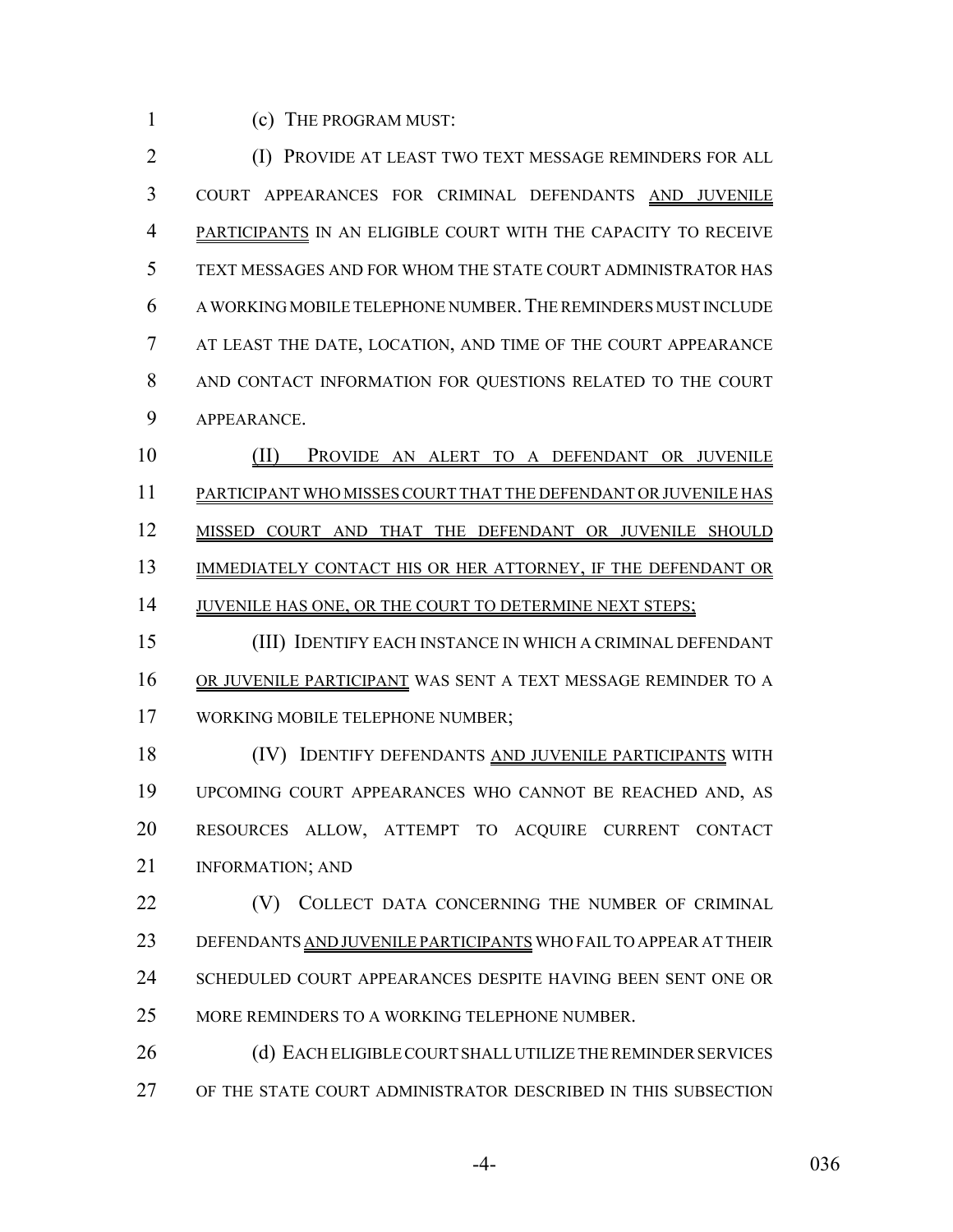(11) UNLESS THE COURT CHOOSES TO OPT OUT AND HAS ITS OWN PROCEDURE FOR USING TEXT MESSAGING TO REMIND ALL CRIMINAL DEFENDANTS AND JUVENILE PARTICIPANTS TO APPEAR AT THEIR SCHEDULED COURT APPEARANCES AND REMIND THEM OF AN UNPLANNED COURT CLOSURE.

 (e) ON AND AFTER JANUARY 1, 2020, THE STATE COURT ADMINISTRATOR SHALL TRACK DATA IN EACH ELIGIBLE COURT CONCERNING THE FAILURE OF CRIMINAL DEFENDANTS AND JUVENILE PARTICIPANTS TO APPEAR FOR THEIR SCHEDULED COURT APPEARANCES.

 (f) IN ITS ANNUAL REPORT TO THE COMMITTEES OF REFERENCE PURSUANT TO SECTION 2-7-203, THE JUDICIAL DEPARTMENT SHALL INCLUDE INFORMATION CONCERNING THE ACTIVITIES OF THE STATE COURT ADMINISTRATOR PURSUANT TO THIS SUBSECTION (11). TO THE EXTENT PRACTICABLE, THE REPORT MUST INCLUDE:

 (I) THE NUMBER OF REMINDERS SENT TO A CRIMINAL DEFENDANT'S 16 OR JUVENILE PARTICIPANT'S WORKING TELEPHONE NUMBER IN EACH ELIGIBLE COURT;

18 (II) THE NUMBER OF CRIMINAL DEFENDANTS AND JUVENILE PARTICIPANTS IN EACH ELIGIBLE COURT WHO FAILED TO APPEAR FOR A COURT HEARING;

21 (III) THE NUMBER OF CRIMINAL DEFENDANTS AND JUVENILE PARTICIPANTS IN EACH ELIGIBLE COURT WHO WERE SENT A REMINDER TO A WORKING TELEPHONE NUMBER FROM THE PROGRAM BUT WHO 24 NONETHELESS FAILED TO APPEAR FOR A COURT HEARING; AND

 (IV) ANY OTHER DATA COLLECTED BY THE STATE COURT ADMINISTRATOR THAT THE STATE COURT ADMINISTRATOR DETERMINES TO BE USEFUL TO THE GENERAL ASSEMBLY IN ASSESSING THE EFFECTIVENESS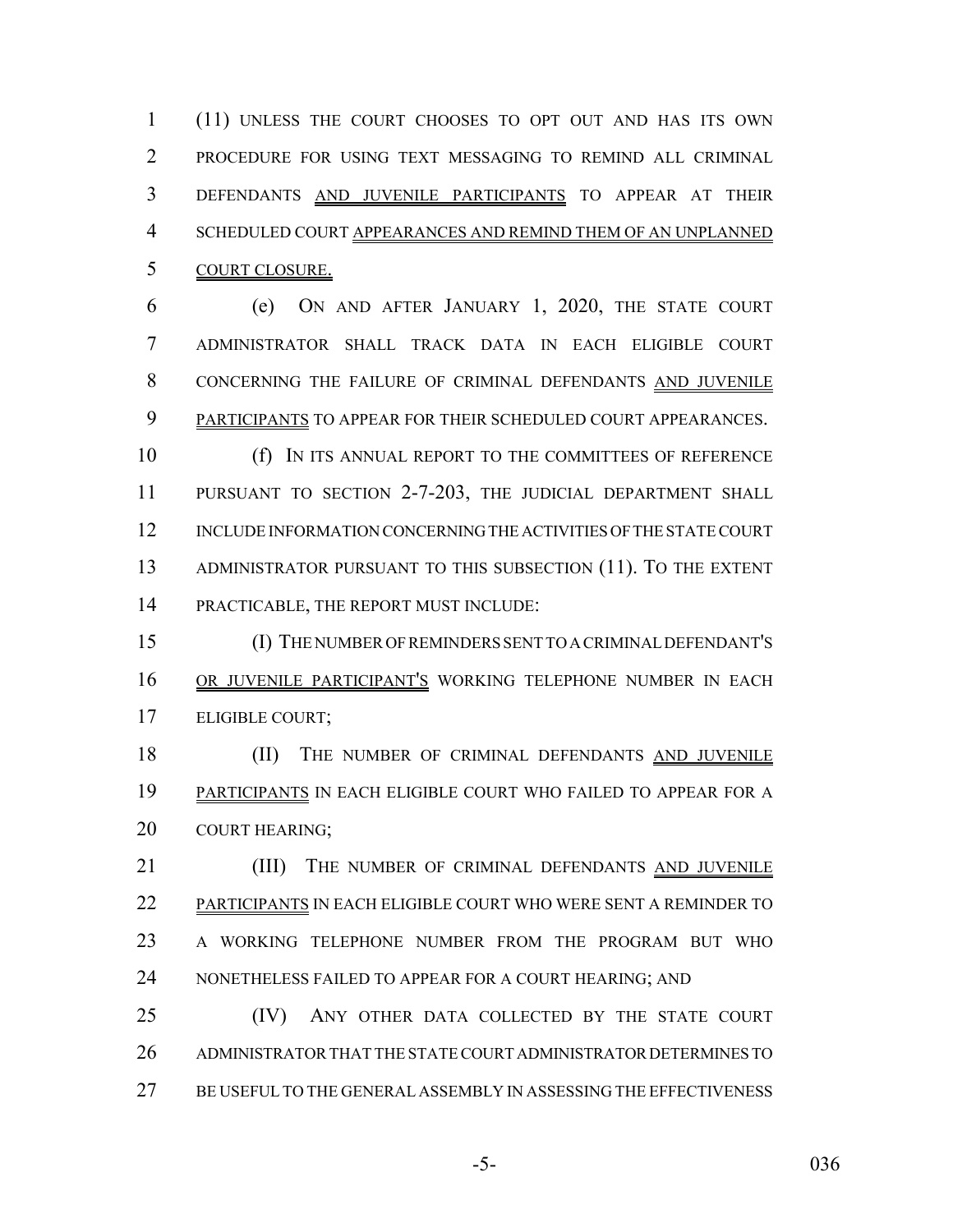| $\mathbf{1}$   | OF THE PROGRAM AT REDUCING THE NUMBER OF CRIMINAL DEFENDANTS               |
|----------------|----------------------------------------------------------------------------|
| $\overline{2}$ | AND JUVENILE PARTICIPANTS WHO FAIL TO APPEAR FOR THEIR COURT               |
| 3              | APPEARANCES AND REDUCING THE NUMBER OF CRIMINAL DEFENDANTS                 |
| $\overline{4}$ | AND JUVENILE PARTICIPANTS WHO ARE JAILED FOR FAILURE TO APPEAR AT          |
| 5              | A COURT APPEARANCE.                                                        |
| 6              | $(g)$ NOTHING IN THIS SUBSECTION $(11)$ CREATES A RIGHT FOR ANY            |
| 7              | CRIMINAL DEFENDANT OR JUVENILE PARTICIPANT TO RECEIVE A REMINDER           |
| 8              | FROM THE PROGRAM.                                                          |
| 9              | (h) As USED IN THIS SUBSECTION (11), UNLESS THE CONTEXT                    |
| 10             | <b>OTHERWISE REQUIRES:</b>                                                 |
| 11             | (I) "ELIGIBLE COURT" MEANS A DISTRICT COURT, COUNTY COURT,                 |
| 12             | OR MUNICIPAL COURT THAT USES THE INTEGRATED COLORADO ONLINE                |
| 13             | NETWORK THAT IS THE JUDICIAL DEPARTMENT'S CASE MANAGEMENT                  |
| 14             | SYSTEM.                                                                    |
| 15             | (II) "JUVENILE PARTICIPANT" MEANS A JUVENILE WHO HAS BEEN                  |
| 16             | ALLEGED TO HAVE COMMITTED A DELINQUENT ACT, AS DEFINED IN                  |
| 17             | <u>SECTION 19-1-103 (36), WHO IS REQUIRED TO APPEAR BEFORE AN ELIGIBLE</u> |
| 18             | COURT. "JUVENILE PARTICIPANT" INCLUDES THE JUVENILE'S PARENT,              |
| 19             | <b>GUARDIAN, OR LEGAL CUSTODIAN.</b>                                       |
| 20             | <b>SECTION 2.</b> In Colorado Revised Statutes, add 13-1-138 as            |
| 21             | follows:                                                                   |
| 22             | 13-1-138. Notification of court reminder program. A COURT                  |
| 23             | THAT PARTICIPATES IN THE COURT REMINDER PROGRAM ESTABLISHED IN             |
| 24             | SECTION 13-3-101 (11)(a)(I) SHALL NOTIFY A CRIMINAL DEFENDANT OR           |
| 25             | <u>juvenile participant, as defined in section 13-3-101 (11), at each</u>  |
| 26             | COURT APPEARANCE THAT THE INDIVIDUAL CAN ELECT TO PROVIDE A                |
| 27             | MOBILE TELEPHONE NUMBER THAT WILL BE USED BY THE COURT SOLELY              |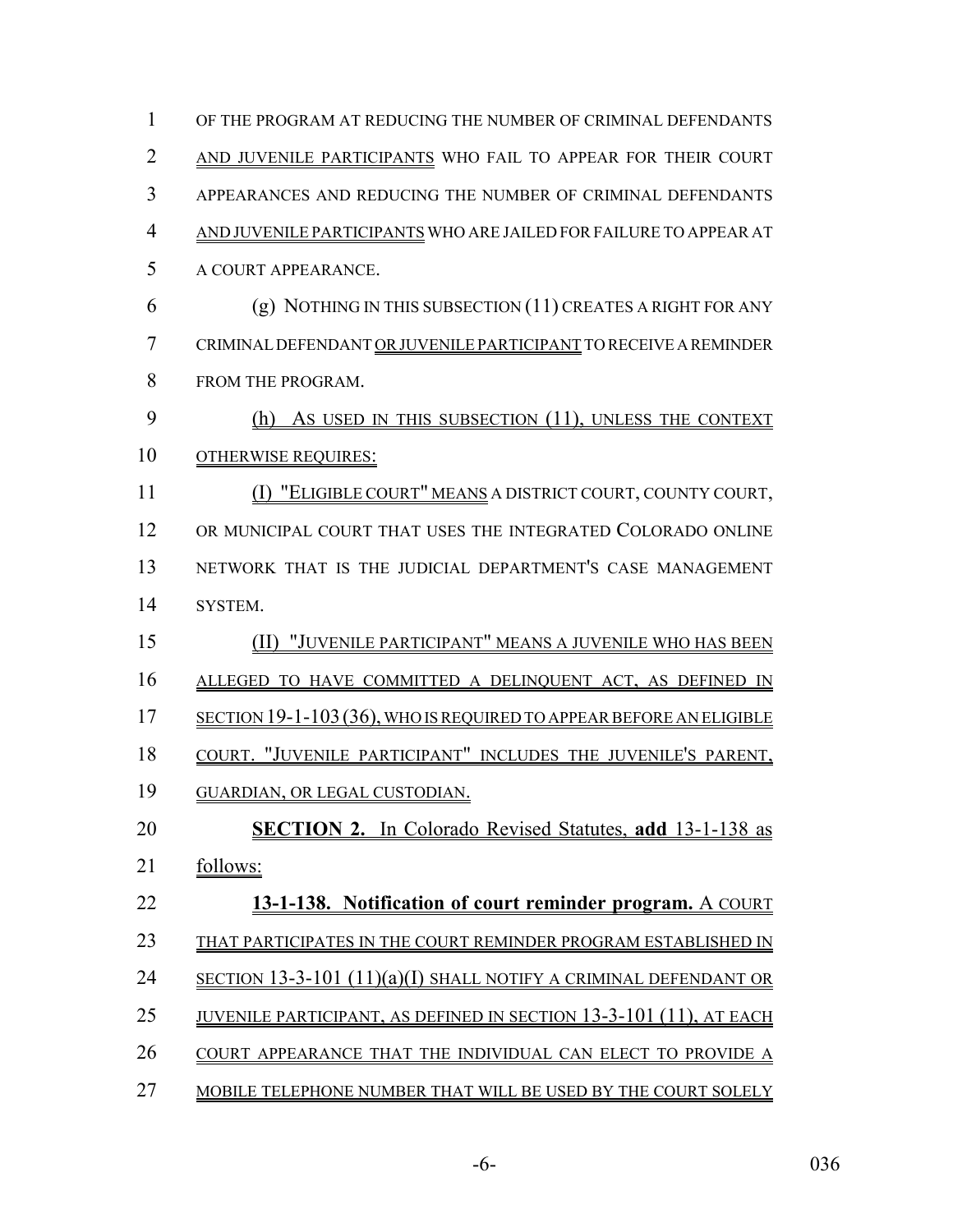| 1              | TO PROVIDE TEXT MESSAGE REMINDERS FOR FUTURE COURT DATES AND          |
|----------------|-----------------------------------------------------------------------|
| $\overline{2}$ | UNPLANNED COURT CLOSURES, AND SHALL PROVIDE THE OPPORTUNITY           |
| 3              | FOR THE INDIVIDUAL TO PROVIDE A MOBILE TELEPHONE NUMBER OR            |
| $\overline{4}$ | UPDATE A MOBILE TELEPHONE NUMBER FOR THAT PURPOSE.                    |
| 5              | <b>SECTION 3.</b> In Colorado Revised Statutes, add 16-4-105.5 as     |
| 6              | follows:                                                              |
| 7              | 16-4-105.5. Notification of court reminder program. A PERSON          |
| 8              | RELEASED ON BOND PURSUANT TO THIS PART 1 WHO IS ORDERED TO            |
| 9              | APPEAR IN A COURT THAT PARTICIPATES IN THE COURT REMINDER             |
| 10             | PROGRAM ESTABLISHED IN SECTION 13-3-101 (11)(a)(I), AND ANY PERSON    |
| 11             | OTHERWISE ORDERED TO APPEAR IN A COURT THAT PARTICIPATES IN THE       |
| 12             | PROGRAM, MUST BE NOTIFIED THAT THE PERSON CAN ELECT TO PROVIDE        |
| 13             | A MOBILE TELEPHONE NUMBER THAT WILL BE USED BY THE COURT SOLELY       |
| 14             | TO PROVIDE TEXT MESSAGE REMINDERS FOR FUTURE COURT DATES AND          |
| 15             | UNPLANNED COURT CLOSURES, AND MUST BE PROVIDED THE OPPORTUNITY        |
| 16             | PROVIDE A MOBILE TELEPHONE NUMBER OR UPDATE A MOBILE<br>TO.           |
| 17             | TELEPHONE NUMBER FOR THAT PURPOSE.                                    |
| 18             | <b>SECTION 4.</b> In Colorado Revised Statutes, add 16-4-206 as       |
| 19             | follows:                                                              |
| 20             | 16-4-206. Notification of court reminder program. A PERSON            |
| 21             | RELEASED ON BOND PURSUANT TO THIS PART 2 WHO IS ORDERED TO            |
| 22             | APPEAR IN A COURT THAT PARTICIPATES IN THE COURT REMINDER             |
| 23             | PROGRAM ESTABLISHED IN SECTION 13-3-101 $(11)(a)(I)$ , AND ANY PERSON |
| 24             | OTHERWISE ORDERED TO APPEAR IN A COURT THAT PARTICIPATES IN THE       |
| 25             | PROGRAM, MUST BE NOTIFIED THAT THE PERSON CAN ELECT TO PROVIDE        |
| 26             | A MOBILE TELEPHONE NUMBER THAT WILL BE USED BY THE COURT SOLELY       |
| 27             | TO PROVIDE TEXT MESSAGE REMINDERS FOR FUTURE COURT DATES AND          |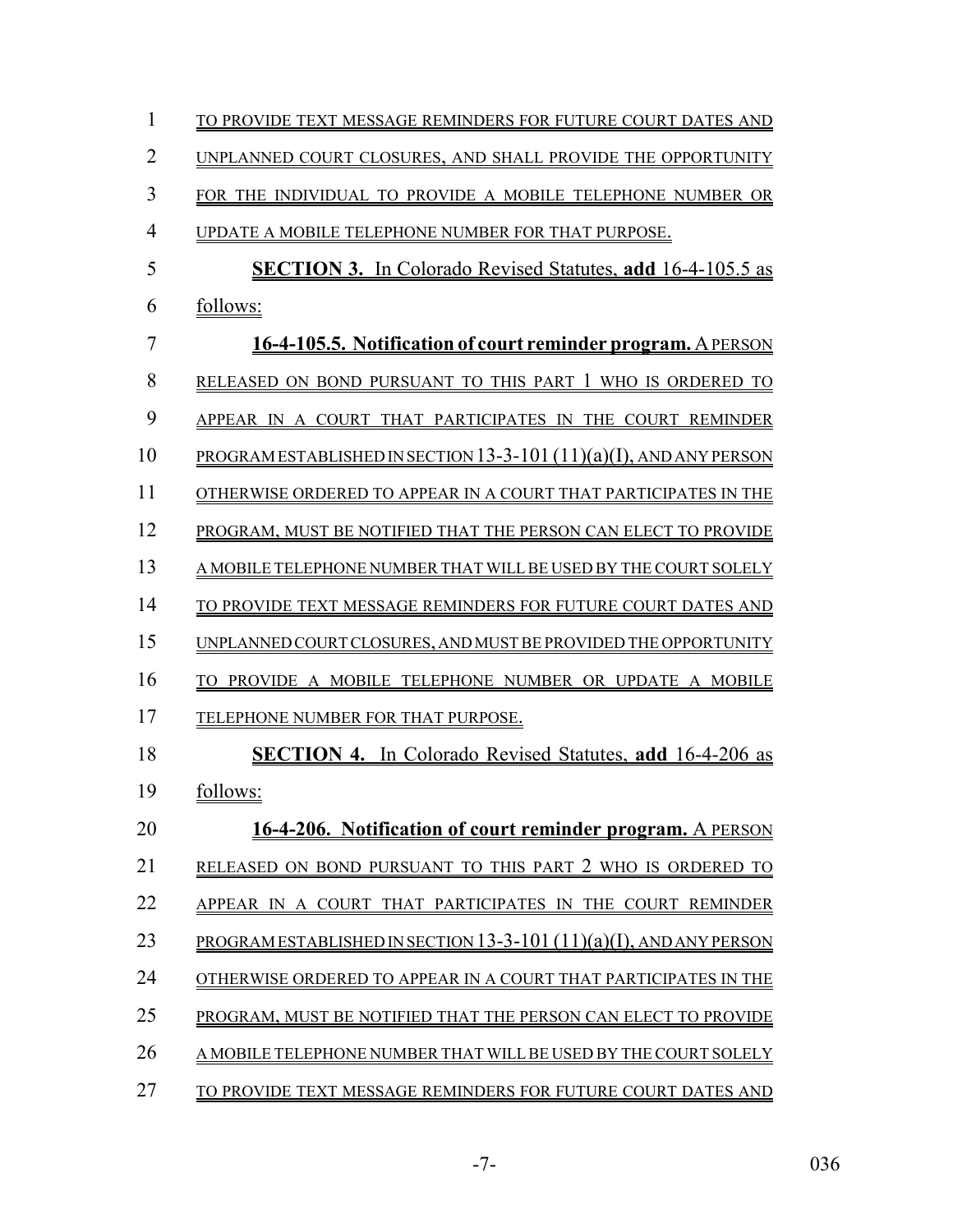| $\mathbf{1}$   | UNPLANNED COURT CLOSURES, AND MUST BE PROVIDED THE OPPORTUNITY       |
|----------------|----------------------------------------------------------------------|
| $\overline{2}$ | TO PROVIDE A MOBILE TELEPHONE NUMBER OR UPDATE A MOBILE              |
| 3              | TELEPHONE NUMBER FOR THAT PURPOSE.                                   |
| 4              | <b>SECTION 5.</b> In Colorado Revised Statutes, 16-5-206, add        |
| 5              | $(2)(g)$ as follows:                                                 |
| 6              | 16-5-206. Summons in lieu of warrant. (2) If a summons is            |
| 7              | issued in lieu of a warrant under this section:                      |
| 8              |                                                                      |
| 9              | (g) IT SHALL ADVISE THE PERSON SUMMONED THAT THE PERSON              |
| 10             | CAN ELECT TO PROVIDE A MOBILE TELEPHONE NUMBER THAT WILL SOLELY      |
| 11             | BE USED TO PROVIDE TEXT MESSAGE REMINDERS OF FUTURE COURT DATES      |
| 12             | AND UNPLANNED COURT CLOSURES, AND PROVIDE AN OPPORTUNITY FOR         |
| 13             | THE PERSON TO PROVIDE A MOBILE TELEPHONE NUMBER FOR THAT             |
| 14             | PURPOSE.                                                             |
| 15             | <b>SECTION 6.</b> In Colorado Revised Statutes, 19-2-507, add        |
| 16             | $(5)(b.5)$ as follows:                                               |
| 17             | <u>19-2-507. Duty of officer - screening teams - notification -</u>  |
| 18             | release or detention. (5) (b.5) A LAW ENFORCEMENT OFFICER WHO        |
| 19             | SERVES A JUVENILE OR A JUVENILE'S PARENT, GUARDIAN, OR LEGAL         |
| 20             | CUSTODIAN WITH A WRITTEN PROMISE TO APPEAR IN A COURT THAT           |
| 21             | PARTICIPATES IN THE COURT REMINDER PROGRAM ESTABLISHED IN            |
| 22             | SECTION 13-3-101 $(11)(a)(I)$ SHALLNOTIFY THE PERSON SERVED THAT THE |
| 23             | JUVENILE AND THE JUVENILE'S PARENT, GUARDIAN, OR LEGAL CUSTODIAN     |
| 24             | CAN ELECT TO PROVIDE A MOBILE TELEPHONE NUMBER THAT WILL BE USED     |
| 25             | BY THE COURT SOLELY TO PROVIDE TEXT MESSAGE REMINDERS FOR            |
| 26             | FUTURE COURT DATES AND UNPLANNED COURT CLOSURES, AND SHALL           |
| 27             | PROVIDE THE OPPORTUNITY FOR THE JUVENILE AND THE JUVENILE'S          |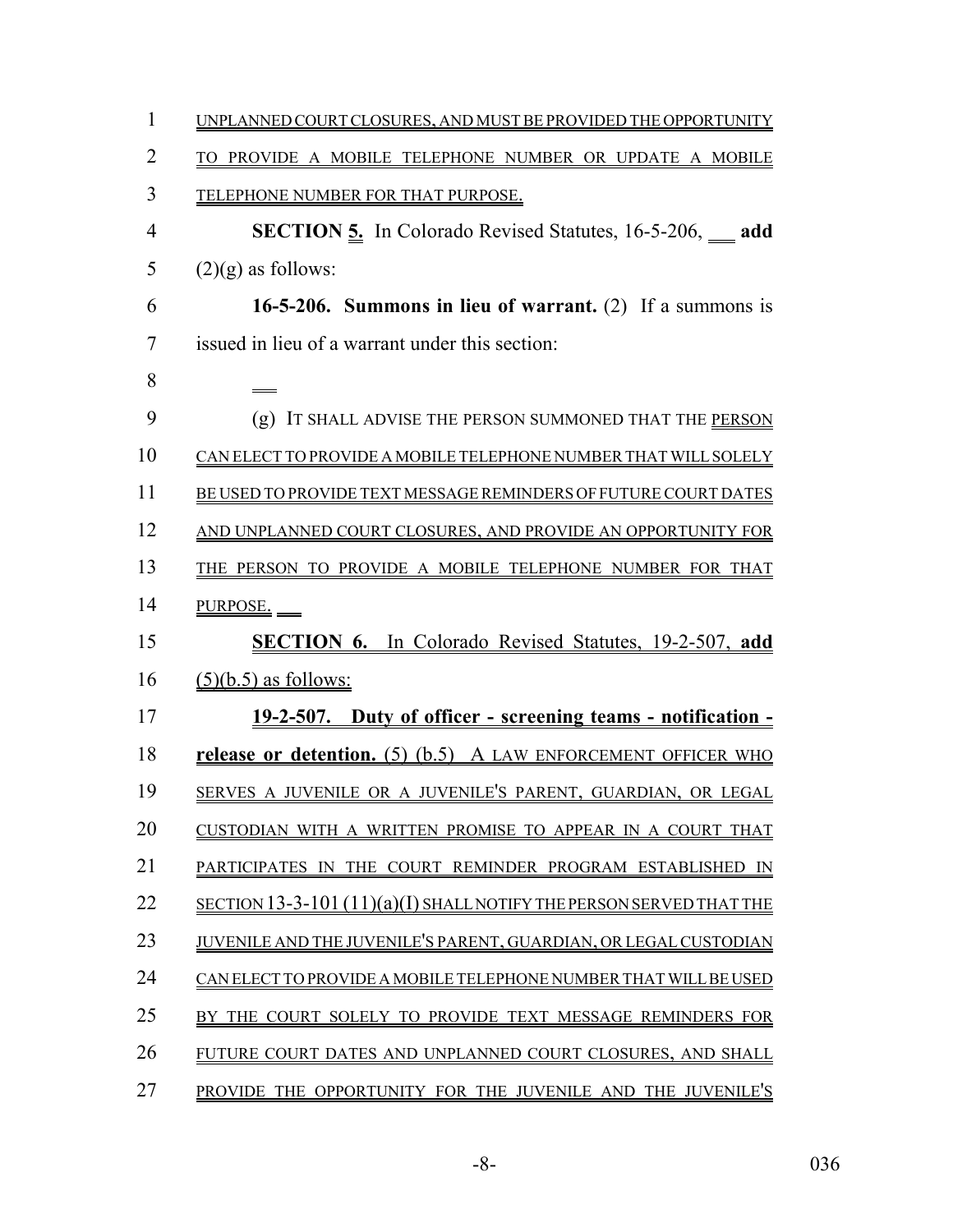| 1  | PARENT, GUARDIAN, OR LEGAL CUSTODIAN TO<br>PROVIDE A MOBILE                                                |
|----|------------------------------------------------------------------------------------------------------------|
| 2  | TELEPHONE NUMBER OR UPDATE A MOBILE TELEPHONE NUMBER FOR THAT                                              |
| 3  | PURPOSE.                                                                                                   |
| 4  | <b>SECTION 7.</b> In Colorado Revised Statutes, 19-2-509, add (9) as                                       |
| 5  | follows:                                                                                                   |
| 6  | 19-2-509. Bail. (9) A JUVENILE RELEASED PURSUANT TO THIS                                                   |
| 7  | SECTION AND ORDERED TO APPEAR IN A COURT THAT PARTICIPATES IN THE                                          |
| 8  | COURT REMINDER PROGRAM ESTABLISHED IN SECTION $13-3-101(11)(a)(1)$ .                                       |
| 9  | AND THE JUVENILE'S PARENT, GUARDIAN, OR LEGAL CUSTODIAN, MUST BE                                           |
| 10 | NOTIFIED THAT THE JUVENILE AND THE JUVENILE'S PARENT, GUARDIAN, OR                                         |
| 11 | LEGAL CUSTODIAN CAN ELECT TO PROVIDE A MOBILE TELEPHONE NUMBER                                             |
| 12 | THAT WILL BE USED BY THE COURT SOLELY TO PROVIDE TEXT MESSAGE                                              |
| 13 | REMINDERS FOR FUTURE COURT DATES AND UNPLANNED COURT CLOSURES.                                             |
| 14 | OPPORTUNITY TO PROVIDE A MOBILE<br><b>AND</b><br><b>MUST</b><br><b>BE</b><br><b>PROVIDED</b><br><b>THE</b> |
| 15 | TELEPHONE NUMBER OR UPDATE A MOBILE TELEPHONE NUMBER FOR THAT                                              |
| 16 | PURPOSE.                                                                                                   |
| 17 | <b>SECTION 8.</b> In Colorado Revised Statutes, 19-2-514, add (11)                                         |
| 18 | as follows:                                                                                                |
| 19 | <u> 19-2-514. Summons - issuance - contents - service. (11) A</u>                                          |
| 20 | PERSON THAT SERVES A JUVENILE OR A JUVENILE'S PARENT, GUARDIAN, OR                                         |
| 21 | LEGAL CUSTODIAN WITH A SUMMONS TO APPEAR IN A COURT THAT                                                   |
| 22 | PARTICIPATES IN THE COURT REMINDER PROGRAM ESTABLISHED IN                                                  |
| 23 | $SECTION 13-3-101 (11)(a)(I)$ SHALL NOTIFY THE PERSON SERVED THAT THE                                      |
| 24 | JUVENILE AND THE JUVENILE'S PARENT, GUARDIAN, OR LEGAL CUSTODIAN                                           |
| 25 | CAN ELECT TO PROVIDE A MOBILE TELEPHONE NUMBER THAT WILL BE USED                                           |
| 26 | BY THE COURT SOLELY TO PROVIDE TEXT MESSAGE REMINDERS FOR                                                  |
| 27 | FUTURE COURT DATES AND UNPLANNED COURT CLOSURES, AND SHALL                                                 |